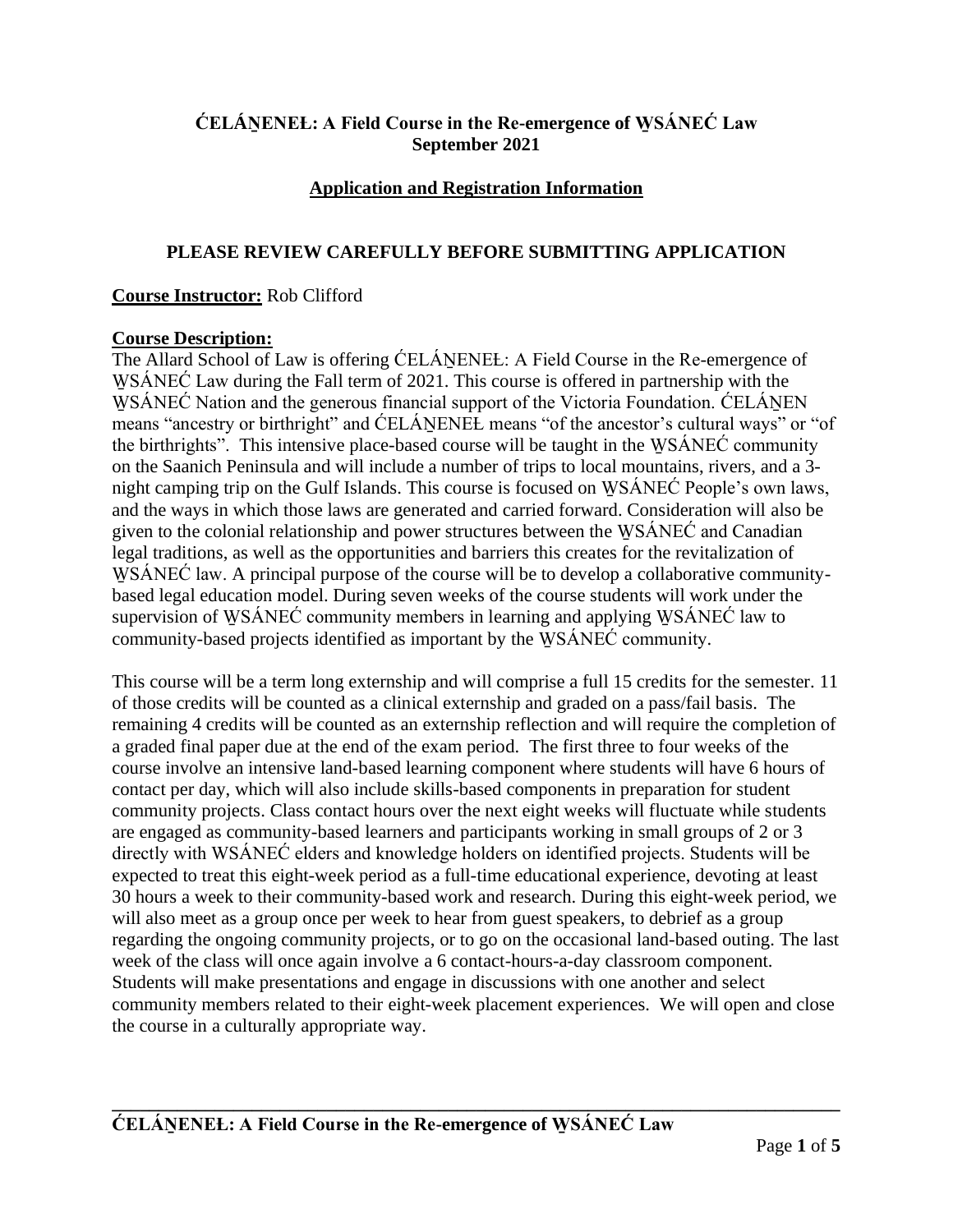## **Learning Outcomes:**

During this course students will undertake and learn the following:

- Identify WSÁNEĆ legal principles from a WSÁNEĆ perspective;
- Begin to appreciate how WSÁNEC legal principles correlate with WSÁNEC worldview;
- Develop a conceptual framework for understanding Indigenous legal traditions;
- Begin to develop methodologies to understand and access Indigenous law;
- Begin to learn and apply WSÁNEC law in a community context;
- Critically evaluate the colonial relationship and power structures between the WSANEC and Canadian legal traditions; and
- Engage in self-reflection regarding our individual situatedness within the relationships, as well as power structures, identified throughout the course.

## **Important Practical Information:**

This externship will take place in the WSÁNEC community on southern Vancouver Island, approximately 30 minutes north of Victoria. Allard students will be provided accommodation for the semester at no additional cost. Arrangements are currently being negotiated for students to be housed in cabins on James Island (a private Gulf Island located in Haro Strait). Students will be transported to and from the island on a daily basis, as part of this accommodation. Should students want, or require, accommodation other than these cabins, they will be responsible for arranging and paying for those alternative accommodations. Students will also be responsible for their own travel costs between Vancouver and Vancouver Island at the outset and end of the course. Students may return to the lower mainland on weekends, should they choose to but will need their own transportation. Finally, students will also be responsible for the cost of meals throughout the term (with a few exceptions). Each cabin is equipped with a kitchen and food can be purchased while on the main island at grocery stores in nearby towns, within a 10-minute drive. More detailed information on costs and other information is indicated below.

## **Eligibility and Admission:**

In fall of 2021, the WSANEC law field course will be open to both Allard Law and University of Victoria upper-year law students (2L and 3L). Up to 7 to 8 students will be accepted from each institution, with a total of up to 14-16 students. There are no pre-requisites for this course.

An intensive field course of this nature requires students who are interested, dedicated, and respectful while engaging and learning in an Indigenous community. Students interested in this externship must submit a course application (included below) along with a one-page (maximum) written statement detailing why they are interested in taking the course in order to be eligible to participate. **The application must be submitted no later than Friday, May 7 th at 4:00 p.m.** by email to Rob Clifford at [clifford@allard.ubc.ca.](mailto:clifford@allard.ubc.ca) **Offers to participate in the externship will be made by May 14th .**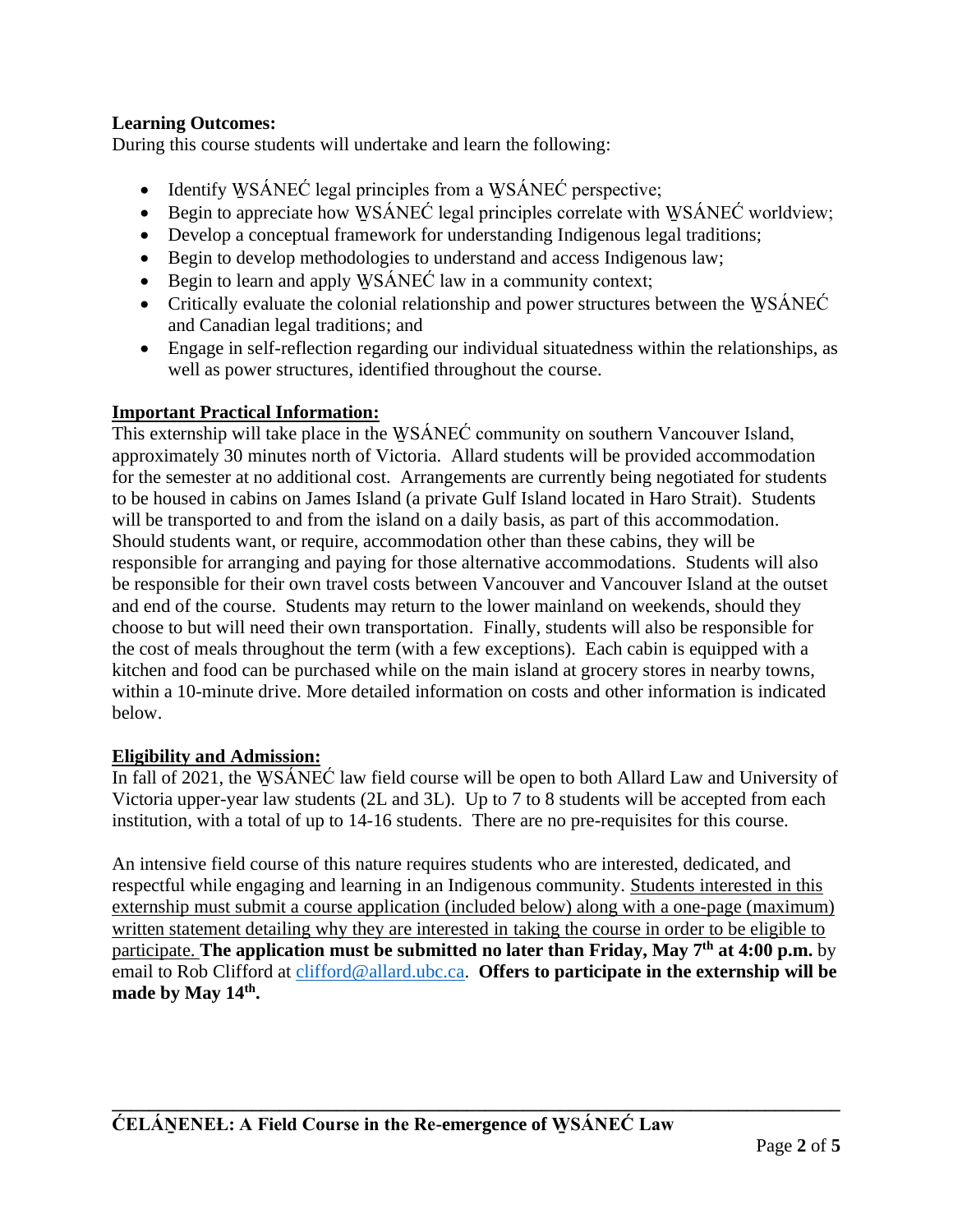# **Credits, Tuition and Cost:**

Students who are accepted into the WSÁNEĆ law field course will be registered by Student Services in LAW 379: Externship (11 credits) and Law 380: Externship Reflection (4 credits), for a total of 15 credits. Students will pay full-time tuition for 15 credits tuition to UBC for the Fall 2021 term.

The WSÁNEC law field course will cover costs for transportation to all field trip locations, such as the ferry fees to the Gulf Islands. Students must pay for any additional personal costs during the course, including daily meals, and any additional travel for personal reasons.

## **Teaching Methodology and Evaluation Method:**

Teaching methodology will include land-based pedagogy, class discussion, lectures, guest lectures, oral presentations, in-class exercises, film, and a number of field trips. Course materials will include articles, excerpts from books, and other resources materials. Students will be required to purchase a few reference books relating to WSANEC law and culture, which will serve as excellent resources for the course, community projects, and final papers.

The WSÁNEC law field course will be graded on a pass/fail basis. All students are expected to attend all classes and trips, and to participate in class discussions. Students will keep weekly reflection journals during their community-based projects, which will contribute to our weekly group debriefing sessions. At the completion of their eight-week community-based projects students will provide an accessible memo or report directed to their community supervisor regarding the work they have undertaken (approximately 10 pages). During the final week of the course, students will also provide a one-hour oral presentation (as a group) to the rest of the class outlining their particular community projects/placements. Students will also complete a final academic paper (approximately 30 pages, due on the last day of the exam period). Students must satisfactorily complete and pass all assignments in order to pass the course.

## **Facility, Accessibility and Academic Accommodation:**

The WSÁNEC field course's "home-base" will be at the ŁÁU,WELNEW Tribal School (7449 West Saanich Road) on the Tsartlip First Nation reserve. The classroom components and all field trips will leave from this location. Students may also use this location as a workspace during their community-based projects. Students must be able to commute to this location from the James Island ferry dock (approx. 10 min drive) on a daily basis (by car, or carpool with other students). A refrigerator and kitchen is available at this location to store packed lunches. Students should generally expect to be engaged in course learning / work from Monday – Friday, and roughly 9:00am to 4:00 or 5:00pm.

The WSÁNEC law field course will run during the Fall term and is structured around a number of place-based outings and field trips. While the majority of the field trips will take place during the earlier portion of the term (hopefully taking advantage of the nicer weather) there is always a chance of rainy and cool weather. Field trips and camping trips will take place regardless of the weather, and students must be adequately prepared and equipped to spend entire days outside. Students will also be taking a 3-night camping trip to the Gulf Islands. Students will require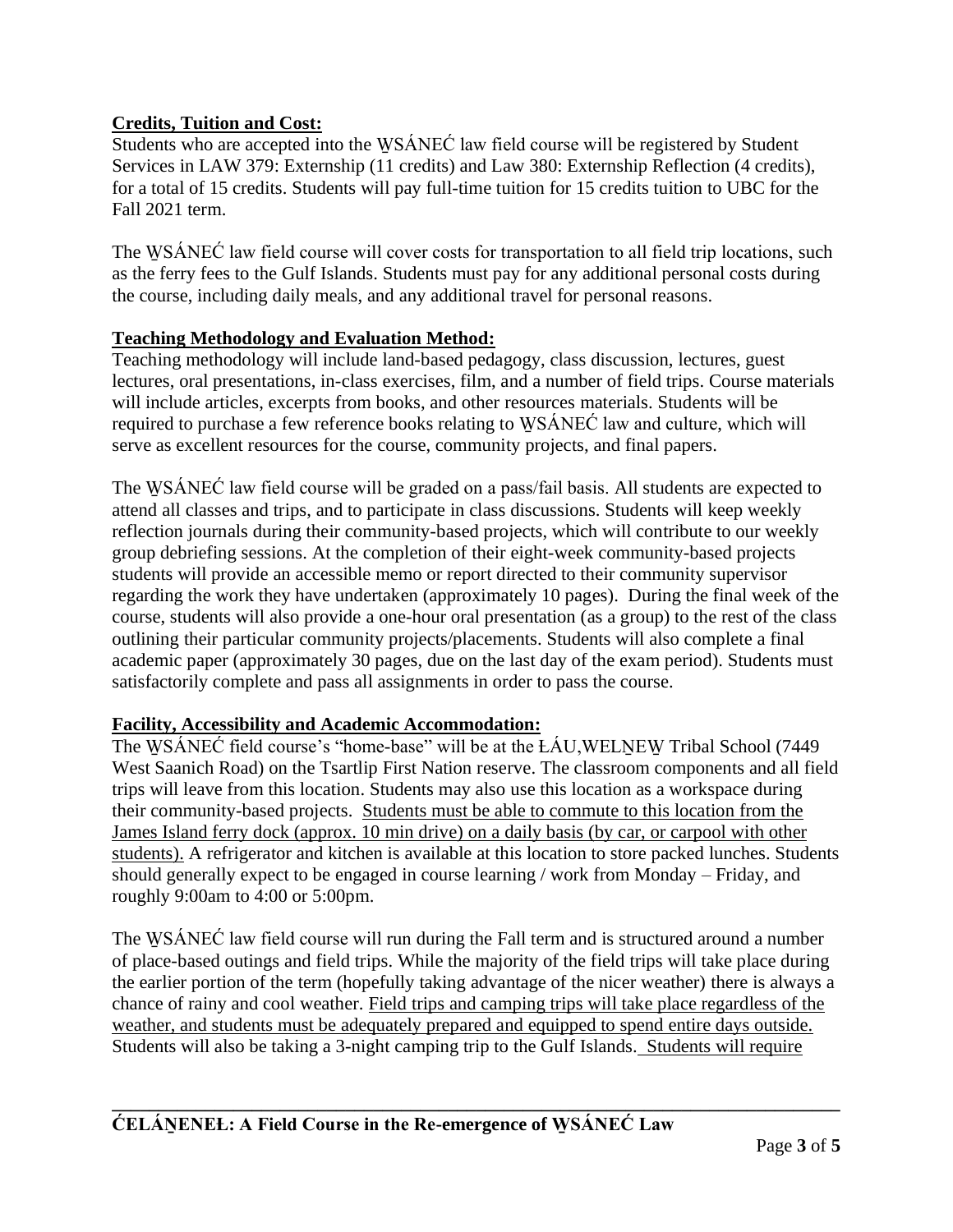adequate camping materials for this trip (including tent, sleeping bag, appropriate clothing, tableware, etc.). Meals will be provided during the camping trip.

The field and camping trips for this course involve travel to a variety of rivers, mountains, and other locations. Paths to these locations may be gravel or rock/dirt and somewhat steep at times. **Disability-related accommodations must be requested and addressed prior to the start of the course.** Students with concerns regarding accessibility or accommodation should contact Rob Clifford (clifford@allard.ubc.ca) or Assistant Dean, Kaila Mikkelsen (mikkelsen@allard.ubc.ca).

# **Community Supervisors:**

The middle portion of the WSÁNEC law field course will include an 8-week community placement project. During this time students' primary point of contact will be assigned community supervisors. While this portion of the class will require students to be independent in their work, students will remain in contact with each other through weekly class meetings. Students may also contact the course instructor as needed.

# **Authorization for Consent to Medical Treatment:**

Students will be asked to sign an authorization for consent to medical treatment in case of emergency and will be required to provide contact information for one person who is not enrolled in the course.